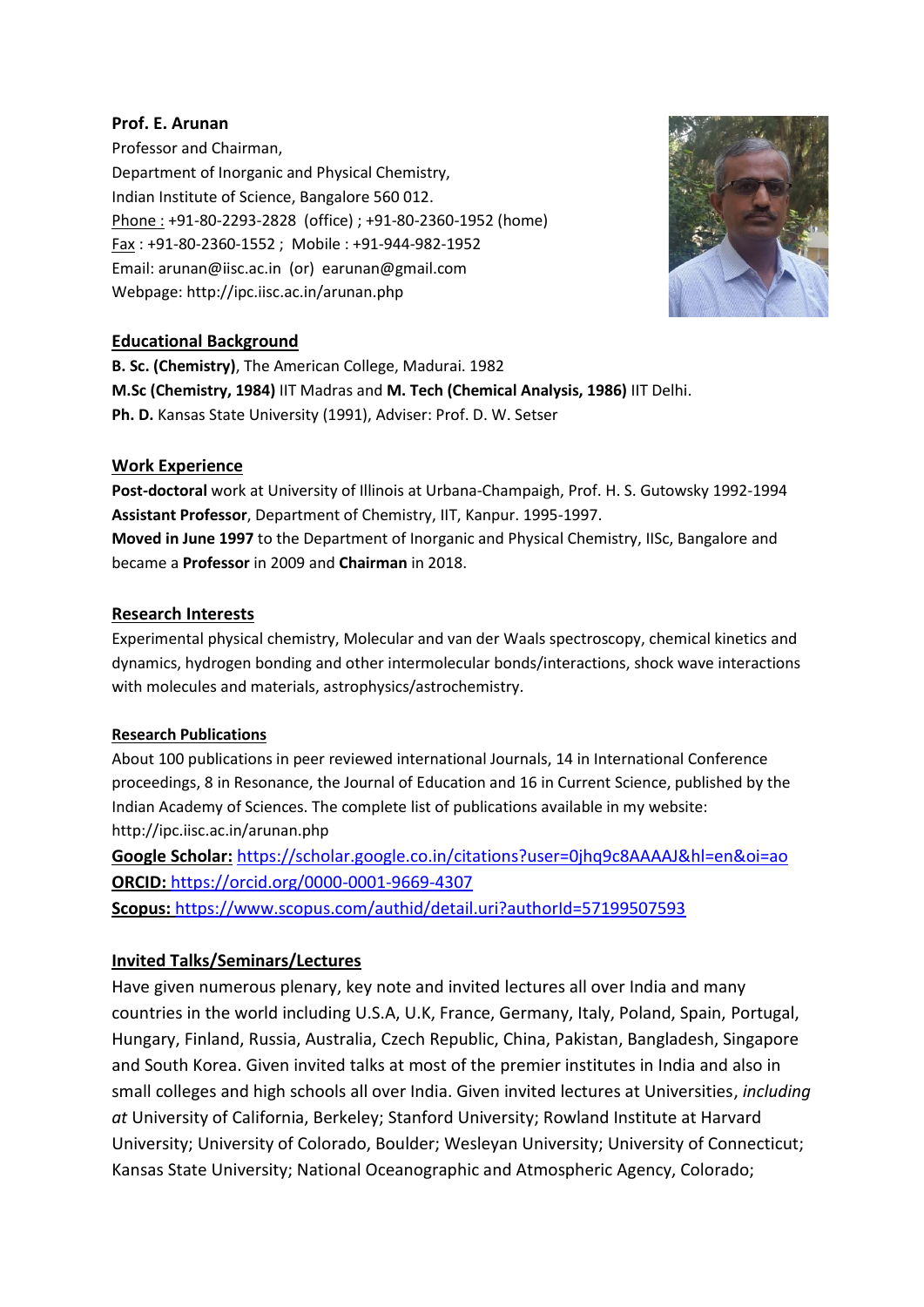University of Massachusetts, Amherst; Moscow State University, Moscow; Fritz Haber Institute, Berlin; Warsaw University, Poland; Milan Technical University, Italy; University of Rennes, France; Universidad del País Vasco, Spain; Czech Academy of Sciences, Prague.

## **Awards and Activities**

- **Plenary Lecture at the 7th Asian Spectroscopy Conference,** Singapore, Conducted online, National Technological University, Singapore December 2020.
- **Alumni Award for Excellence in Research for Science for the year 2020,** awarded by the Indian Institute of Science.
- **Editor, Volume 100, issue 1 of the Journal of the Indian Institute of Science,** January 2020, on 100 years of hydrogen bonding.
- **Member of the Editorial Board for the Journal of Molecular Spectroscopy** 2014-2017 and 2020- 2023
- **National Prize for Chemical Spectroscopy and Molecular Structure,** CNR Rao Research Foundation, 2019
- **International Advisory Board Member for the First International Conference on Non-Covalent Interactions, Given keynote lecture.** Lisbon, Portugal September 2019**.**
- **Keynote Lecture at the European Congress on Molecular Spectroscopy 2018,** August 2018, Coimbra, Portugal.
- **Editorial Board of the Journal of the Indian Institute of Science 2018 -**
- **Plenary Lecture at the 22nd Horizons in Hydrogen Bond Research Conference,** September 2017, Finland
- **Editor of the Journal of Molecular Structure** Since 2016
- **Fellow of the National Academy of Sciences, India** 2015
- **Guest Member of the Editorial Board** 67th Annual Reviews in Physical Chemistry 2016
- **Member of the Editorial Board** for the Journal of Molecular Spectroscopy 2014-2017
- **Fellow of the Royal Society of Chemistry** 2014
- **PRL Colloquium** at Physical Research Laboratory, Ahmedabad, 27 November 2013
- **ASET Colloquium** at Tata Institute of Fundamental Research, Mumbai, 8 Nov 2013.
- **Royal Society Travel Grant** to visit 12 Universities in the USA and attend Molecular Spectroscopy and Shock Wave symposium June-July 2013.
- **A.V.Ramarao Foundation Prize Lecture** at the Jawaharlal Nehru Center for Advanced Scientific Research, Bangalore. April 2013
- **Fellow of International Union of Pure and Applied Chemistry** 2011

**Member of the International Advisory Board** for 'Horizons in Hydrogen Bond

- Research" Conference 2011 –
- **Member of the International Advisory Board** for the Asian Spectroscopy Conference 2009-2013 and Currently a member in
- **Fellow of the Indian Academy of Sciences**, 2009
- **Member of the Programme Advisory Committee** on Physical Chemistry, Department of Science and Technology 2008-2012.
- **Member of the International Advisory Editorial Board** for Physical Chemistry Chemical Physics, Royal Society Publication, From 2005.
- **Section Editor (Chemistry)** for Current Science from 2018; **Associate Editor** from 2013, and in the